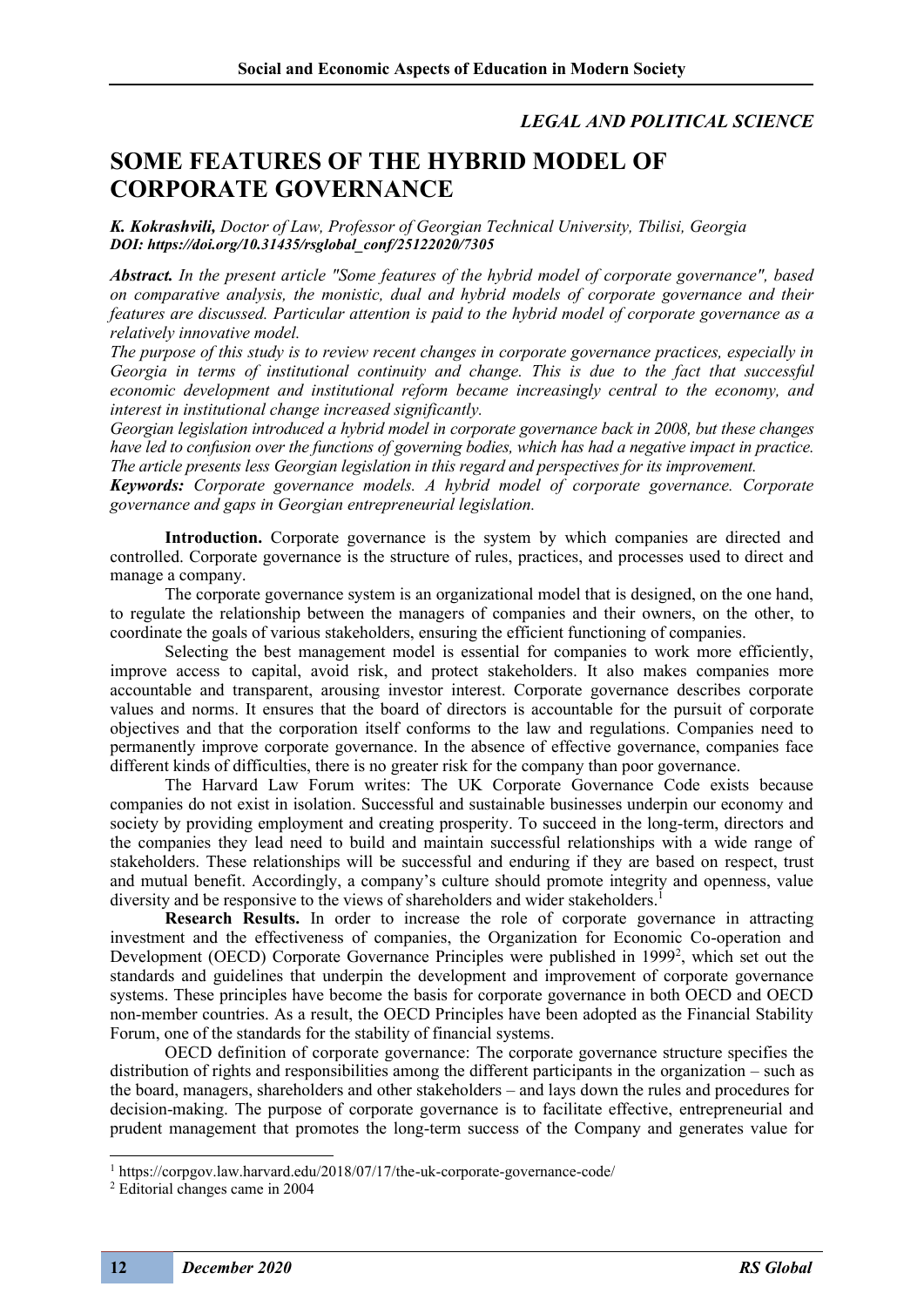shareholders and contributes to all our stakeholders whether customers, suppliers, employees, the government or wider society.1

OECD principles of corporate governance are not legally binding. Their goal is to define goals for achieving effective corporate governance and propose means of achieving them. The implementation of the principles will serve both the interests of the corporations themselves and the interests of the state, since investors are interested in implementing more acceptable corporate governance practices.

As the home of good governance, ICSA believes that good governance is important as it provides the infrastructure to improve the quality of the decisions made by those who manage businesses. Good quality, ethical decision-making builds sustainable businesses and enables them to create long-term value more effectively.2

The best corporate governance, as a rule, should help to attract more foreign investments into transition economies to help accelerate growth and enhance their balance of payments positions; and reduce gradually the extent of state involvement in the business sector.

The best corporate governance principles are established in practice, namely:

– An ethical approach towards society must be a key organizational paradigm;

– Objectives should be balanced and respect the goals of all interested parties;

–The roles of key players such as the board, the management or staff/stakeholders must be clarified;

 $-A$  decision-making process must be in place – reflecting the first three principles and giving due weight to all stakeholders;

–Equal concern must be given for all stakeholders – albeit some have greater weight than others;

 $-$  Accountability and transparency is necessary – to all stakeholders.<sup>3</sup>

As a rule, Corporate governance covers both the social and institutional aspects of a business. Properly thought out and effective corporate governance promotes a culture of company integrity, which in turn leads to positive performance and sustainable business development. This increases the accountability of all individuals and teams in the company, which works to prevent mistakes.

It is determined as a result of research, that good corporate governance can increase access companies to external financing, attraction of new investments, higher rates of economic growth and creation of new jobs; good corporate governance can lower standing capital and increase the standing of companies, parts of investments that are attractive, which lead to a further economic growth and increase of employment; effective corporate governance reduces risk financial crisis that could lead to devastating economic and social consequences and finally, effective corporate governance leads to improving relationships with all interested parties (stakeholders) and, accordingly, improve labor relations, as well as creating conditions for work over social issues, in particular, protection issues environment.

Historically, the corporate governance system and legal regulation are different in continental European countries and in common law countries. Europe has chosen the path of legislative regulation to put an end to the misuse of corporate law norms. In contrast to German law, in the United States, the competence of governing bodies was less defined by law, especially by the development of imperative norms.

Several models of corporate governance are known in the world today, for example − Anglo-American Model; German Model; Social Control Model; Japanese Model etc. The existence of corporate governance systems is the result of different economic and legal bases, which depend on many indicators of business development, as well as the specific specifics of entrepreneurial legislation.

Under the Anglo-American Model of corporate governance, the shareholder rights are recognized and given importance. They have the right to elect all the members of the Board and the Board directs the management of the company.<sup>4</sup> It is also called a one – tier, or monistic management system. The one-tier system is distinguished as two governing bodies provided by law. It is the General Meeting of Shareholders, which is the main governing body of the company and its Board of Directors.

The Board of Directors consists of two, functionally distinct members:

–The members of the Board who represent the company in its day-to-day operations (the socalled "insider", CEOs) and

<sup>1</sup> https://www.icaew.com/technical/corporate-governance/principles/principles-articles/does-corporate-governance-matter 2 https://www.icsa.org.uk/about-us/policy/what-is-corporate-governance

<sup>3</sup> Applied Corporate Governance, 2013, Best Corporate Governance Practice, Applied Corporate Governance, http://www.applied-corporate-governance.com/best-corporate-governance-practice.html, accessed 02.12.2015 4 https://www.papertyari.com/general-awareness/management/corporate-governance-models/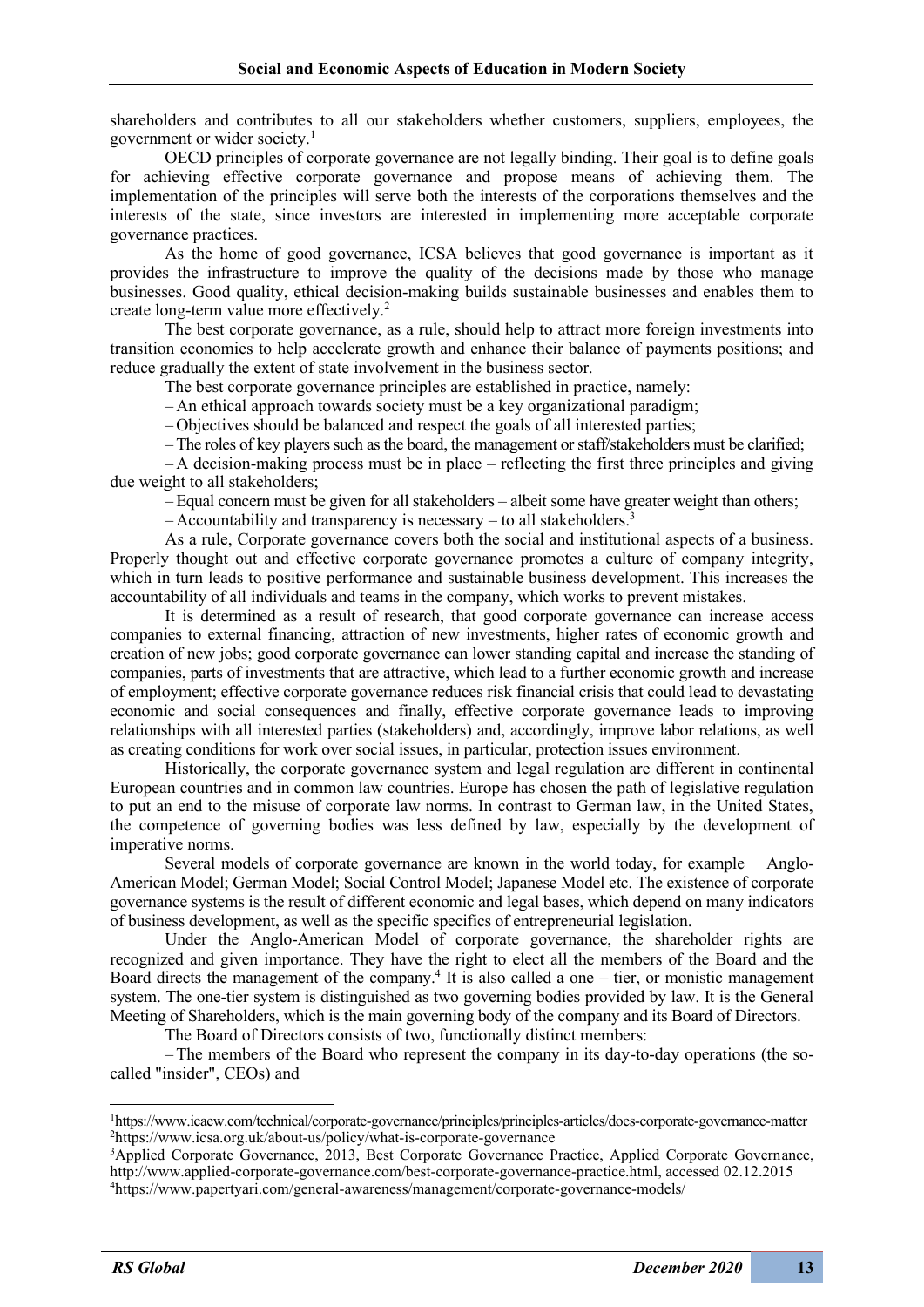–The members of the Board with supervisory and controlling powers, whose activities are representative Control over the activities of directors (so-called "non-insider", non-executive directors).

In order to avoid various conflicts of interest within the company, the controlling members of the board are independent directors who have no financial and / or other legal connection with the company and / or any of its subsidiaries.

As for the German model, it is known as two-tier board, or dual model. This model of corporate governance is used in European companies. Two boards are implied:

✓ Supervisory Board − The shareholders and also Employees elect the members of Supervisory Board, which are generally one-third or half of the Board and

 $\checkmark$  Management Board: The Supervisory Board appoints and also Controlled the Management Board.

The Supervisory Board has the right to dismiss the Management Board and re-constitute the same. The dualistic model separates the management and control functions of the company through completely independent governing bodies. Hierarchically, the Board of Directors is accountable to the Supervisory Board and the General Meeting of Shareholders. Unlike the monistic model, in the dualistic model, none of the members of the board of directors is a controlling entity. This function has been delegated to the Supervisory Board. The Board of Directors is responsible for the operational activities and it will represent the company in external relations.

The American and German models of corporate governance are two opposite systems, between which there are many options with the predominant dominance of one system or another and reflecting the national characteristics of a particular country.

The main differences between the considered models of corporate governance are as follows:

 $\checkmark$  In the American model, the interests of shareholders are, for the most part, the interests of small private investors isolated from each other, who, due to their disunity, are highly dependent on the management of corporations;

 $\checkmark$  In the German model, shareholders are a collection of fairly large holders of blocks of shares, and therefore they can unite among themselves to pursue their common interests and, on this basis, have firm control over the management of a joint-stock company.

In addition to monistic and dualistic management models, there is also a hybrid (mixed) model, this model of corporate governance is common in France, Belgium, Japan, Poland, Georgia etc.

There can be no single, universal model of corporate governance in the world. In modern conditions, different models of corporate governance are merged, which is due to the fact that neither model has an advantage over the other. possible combination of different models of corporate governance, borrowing of separate elements of that or other models and their development. In the context of globalization of financial and commodity markets, increasing convergence of legal and institutional norms, open exchange of ideas and information, and attention to foreign experience, the process of convergence of corporate governance models is underway.<sup>1</sup> It is therefore not surprising why more and more companies in the country are interested in the corporate governance model. It should be noted, however, that more caution is required when selecting this model, especially for countries inexperienced in doing business. This is well illustrated by the example of Georgia, which has moved to a hybrid model of corporate governance since 2008. In connection with the change of the corporate model, incompatible norms appeared in the Georgian entrepreneurial legislation, which increased the practical problems (some of them will be discussed below).

In general, under the hybrid (mixed) model, companies have the opportunity to form a board of directors with executive and non-executive functions typical of a one-tier system. At the same time, they should form a supervisory board and define in the founding document of the company the possibility for any member of the board of directors to be a member of the supervisory board at the same time. For example, French law gives all limited companies the choice between: A unitary formula with a Board of Directors; A two-tier structure with a Management Board and a Supervisory Board based on a distinction between management functions and the supervision of this management (similar to the German model). Moreover, companies with a Board of Directors have a choice between

<sup>&</sup>lt;sup>1</sup>Radygii A.D., Eshpov R.M. Unification of corporate legislation: global trends, EU legislation and Russian prospects. M., 2002. S. 34; Dementyeva A.G. Models of corporate governance: experience of foreign countries and Russia // Legal Management. XXI Century. 2008. No. 3. P. 80; Models of corporate governance in Russia: development and influence on the policy of industrial enterprises // Enterprises of Russia. Corporate governance and market transactions: collection of articles. articles. M., 2002. S. 129-224. Ch. 2.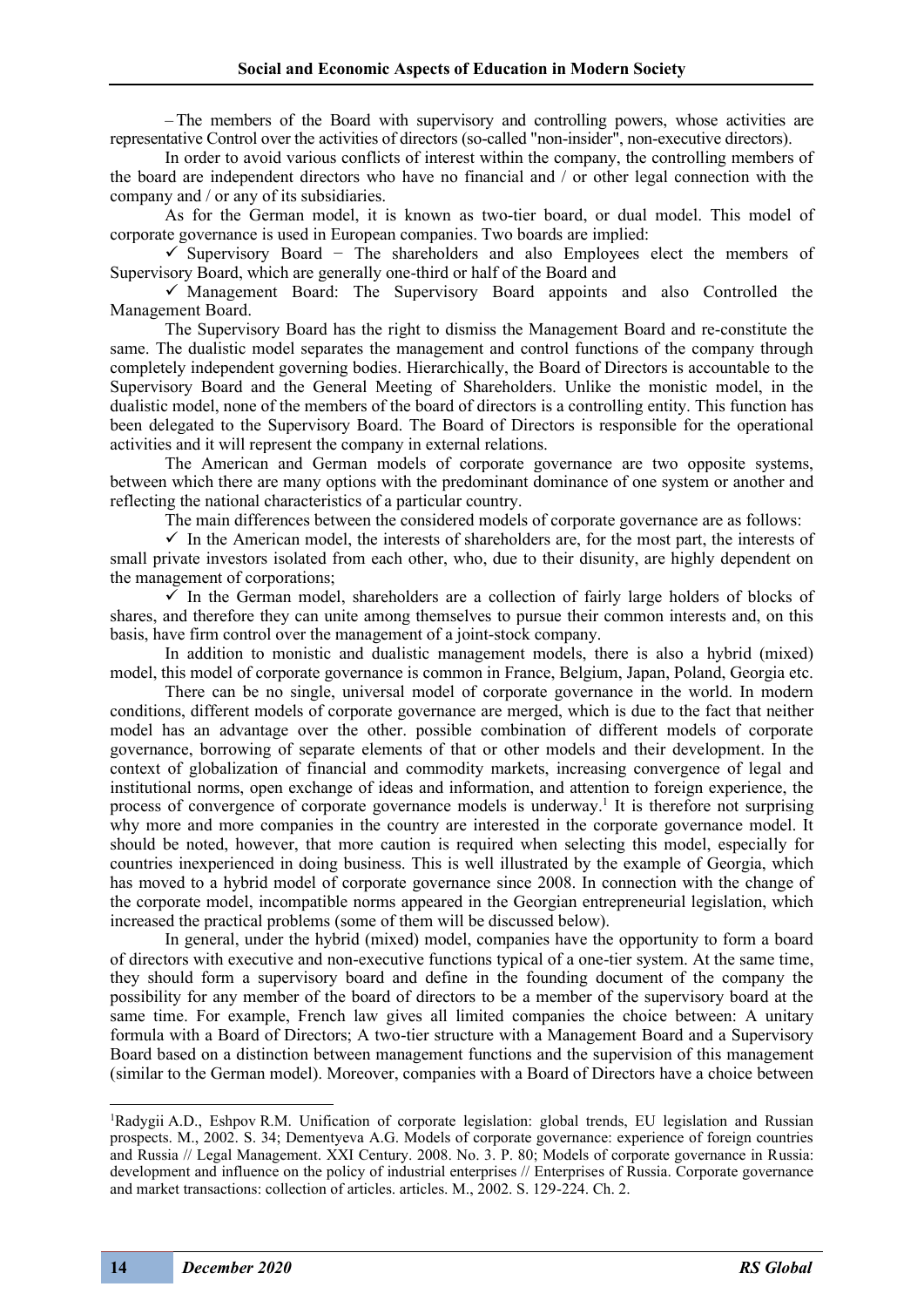separating and combining the offices of Chairman and Chief Executive Officer. Most companies in France (almost 80%) have a single level or unitary board. In general, under the mixed model, companies have the opportunity to form a board of directors with executive and non-executive functions typical of a one-tier system. At the same time, they should form a supervisory board and define in the founding document of the company the possibility for any member of the board of directors to be a member of the supervisory board at the same time. Under French law, the Chairman of the Board of Directors has an essentially administrative and leadership role.<sup>1</sup>

The Belgian corporate governance rules evolved over the past few years from soft law (the Lippens Code and the 2009 Code) to hard law (BCCA), and the process is ongoing. On 23 March 2019, a new Belgian Code of Companies and Associations (BCCA) was adopted, resulting in a fundamental reform of Belgian corporate law (Updated Corporate Governance Code to take effect in Belgium from 1 January 2020). There are three models of corporate governance in Belgium today:

– One-tier, or monistic management model (a board of directors consisting of at least three directors);

– A two-tier model, consisting of a supervisory board (raad van toezicht / conseil de surveillance) and a board of directors (directieraad / directieraad);

– Sole director having the most extensive powers to manage the company alone, excluding actions which are reserved by law to the shareholders' meeting.2

The choice of governance formula is based on the fact that: 1. The board of directors must be able to decide in the best interests of the company according to its specific characteristics, particularly its business sector, shareholder composition and even the characteristics of its executive management team.

Japanese systems of corporate governance neither fully converge to, nor completely diverge from, the Anglo-American model. Rather, Sony − the pioneer of corporate governance reforms − and its followers selectively adopted features from this model, decoupled them from the original context, and tailored them to fit to their own situations to generate governance innovation. However, we find that the spread of innovation across firms and institutional levels is far from linear and straightforward, and that other well-regarded firms raised strong opposition to the institutionalization of corporate governance reforms. Eventually, the Ministry of Justice revised the Commercial Code to legitimize different systems, which led to the emergence of diverse corporate governance practices.

As for Poland − Poland along with other members of the transition economies of Central and Eastern Europe (CEE) have adopted a hybrid corporate governance model, which draws inspirations from both the insider‐oriented system as exemplified in Germany and the outsider‐oriented system as exemplified in the UK.

Poland's hybrid corporate governance system to align with the country's socio‐economic‐legal framework and also takes into account the common positive features found in both the insider-oriented system and the outsider-oriented system; and in particular the emphasis on transparency and accountability, proper corporate asset management, and investors' protection safeguards.<sup>3</sup>

One of the important features of the hybrid model is the existence of several prerequisites provided by law, during which the company was required to establish a supervisory board. In other cases, it depends on the will of the shareholders whether a supervisory board will be established, however, in any case, the system under consideration determines the functions of the board of directors responsible for managing and representing the company.

A little about the corporate governance model in Georgia. It is noteworthy that the corporate governance model in Georgia until 2008 was based on the German model. In 2008, the Law on Entrepreneurs was amended, as a result of which Georgia switched from the German model of corporate governance to a hybrid model.

However, the changes had serious deficiencies, in terms of management (Which created problems in practice). For example, the functions of the board of directors and the supervisory board were confused; It was allowed to transfer the functions of the director to the supervisory board; It was possible for the director to be a member of the supervisory board. The logical question is - if the director of the company is also a member of the supervisory board, will this lead to a reduction of control over the directorate by the supervisory board? Of course, the director, who is also a member of

See details: https://uk.practicallaw.thomsonreuters.com/w-026-

<sup>&</sup>lt;sup>1</sup>See details: https://frenchcorporategovernance.wordpress.com/the-french-model/<br><sup>2</sup>See details: https://uk.practicallaw.thomsonreuters.com/w-026-

<sup>0629?</sup>originationContext=document&transitionType=DocumentItem&contextData=(sc.Default)&firstPage=true

<sup>&</sup>lt;sup>3</sup> Peter Yeoh. Corporate governance models: Is there a right one for transition economies in Central and Eastern Europe? ISSN: 0309-0558. Publication date: 22 May 2007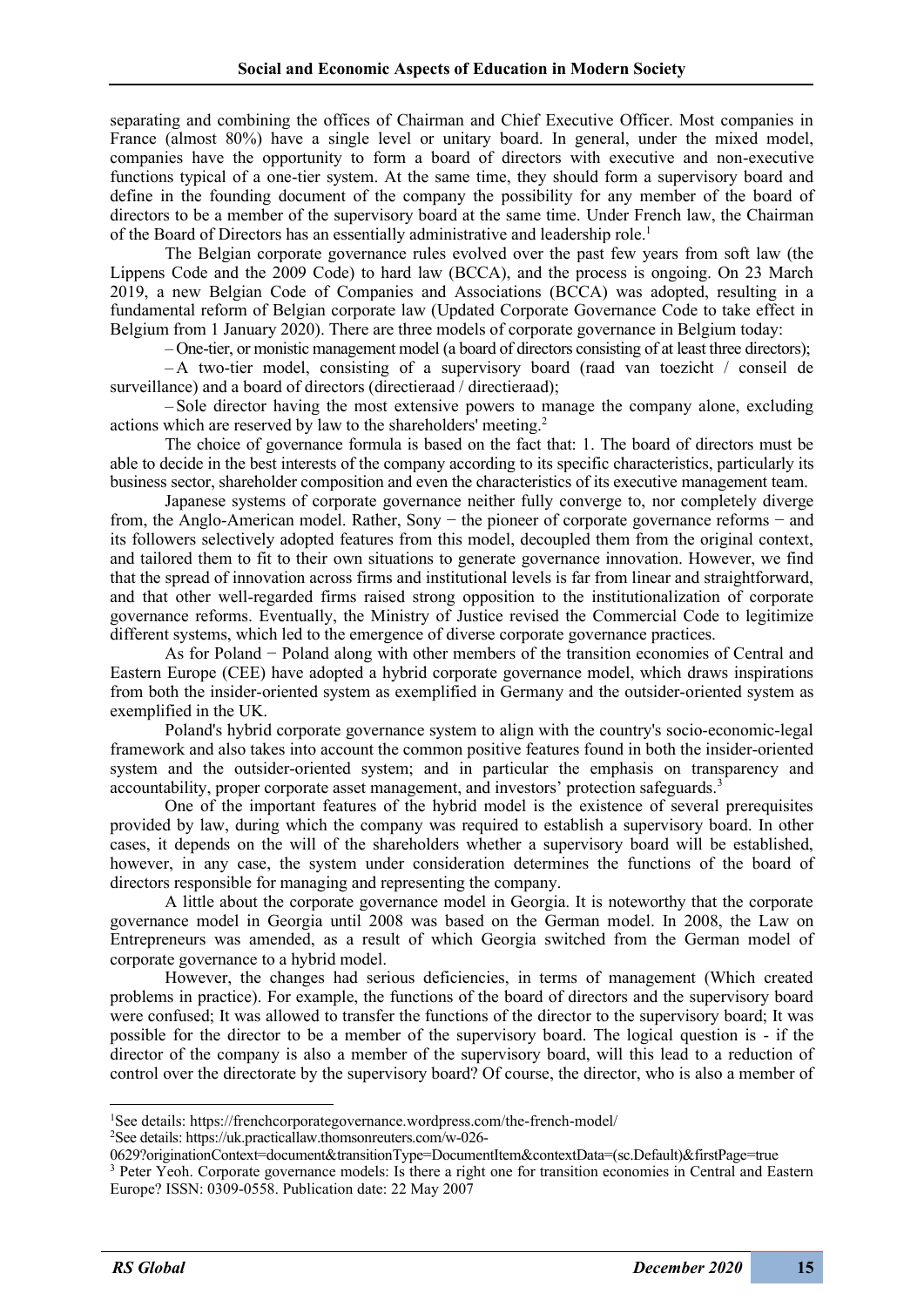the supervisory board, can not control himself effectively and efficiently, and the rule of law that directors can not form a majority on the supervisory board does not provide adequate guarantees. The board of directors with the participation of the directors is more like the American board (the board of directors) than the German supervisory board (Aufsichtsrat).

It should also be noted that, the law does not provide for the existence of independent directors (so-called "Non-management Directors"). In situations where the Supervisory Board is no longer a mandatory body, it is important to have control over the activities of the Directorate.

Naturally, for investors who are going to invest money, great importance is attached to how decisions are made and whether control over the director's decisions is exercised. The control over the implementation of the decision is, of course, exercised by the directorate itself. The investor is interested in how this body makes decisions and whether there is effective control over the decisionmaking process.<sup>1</sup> The presence of independent directors on the board is an important signal for investors, as this fact shows that the management is always ready to be "checked" by independent professionals, Also, directors are more protected from lawsuits filed against them by shareholders. As you can see, according to the current version of the entrepreneurs, the rights and functions of the directorate have been increased and the control has been weakened as much as possible. The current situation is unfortunately unfavorable for potential investors.

**Conclusions.** Practice analysis shows that attempts at hybrid governance have improved efficiency, but questions and concerns remain about the transparency and accountability of such blended corporations. However, it is noteworthy that the concept of hybridisation is fairly new, and involves combining different approaches to corporate governance, eg it embraces combining elements of the board management and monitoring models.

Given the material presented in the article, it is clear how important the best model of corporate governance is and its ongoing development process. This is especially important for less experienced countries like Georgia. For the purpose of integration of Georgian corporate law into European corporate law, an Association Agreement was signed between the EU and Georgia in June 2014 and entered into force on 1 July 2016. According to the agreement, Georgian corporate law must comply with EU corporate law directives. In this format, a new law "On Entrepreneurs" will enter into force in Georgia on January 1, 2021, which once again declared a hybrid model of corporate governance, at the same time, the main thing is to correct the less of the law, concerned with confusing the functions of governing bodies.

According to the draft law, "A joint stock company may have a dualistic or monistic management system. The management system is dualistic, where in the joint stock company, in addition to the meeting of partners and the governing body, there is a supervisory board, and the management system is monetary, where there is no supervisory board in the joint stock company. Accordingly, when choosing a monistic management system, the bodies of a joint stock company are the meeting of partners and the governing body, and when choosing a dual management system − the meeting of partners, the supervisory board and the governing body" (Article, 5); also "A joint stock company may have a dualistic or monistic management system. It is a dual management system where the joint stock company, in addition to the meeting of partners and the governing body, has a supervisory board. There is a monistic management system where the joint stock company does not have a supervisory board. The decision on the choice of management system is made at the establishment of the joint stock company and is mentioned in the charter of the joint stock company. The decision to choose a management system can be changed if the change is supported by at least 3/4 of the votes cast in the meeting of the partners" (Article, 184).

Georgia aspires to become a country based on European values and to integrate politically and economically with Europe. This requires correct solution of socio-economic tasks. We think that these legislative changes will regulate the management issues in Georgian corporate law, eventually a hybrid model of corporate governance will be formed and hopefully the existing problems will be eliminated. Our ultimate goal is to establish ourselves in the European legal area and become a full member of the EU corporate law family. The most important thing is the reform of corporate law in Georgia is being implemented to improve corporate governance in the region by learning from past failures and achievements - not just by copying best practices, as has been the case in the past.

<sup>&</sup>lt;sup>1</sup>Tsertsvadze L., Duties of the Directorate in Merging Companies and Selling a Controlling Stake, World of Lawyers, Tbilisi, 2016.